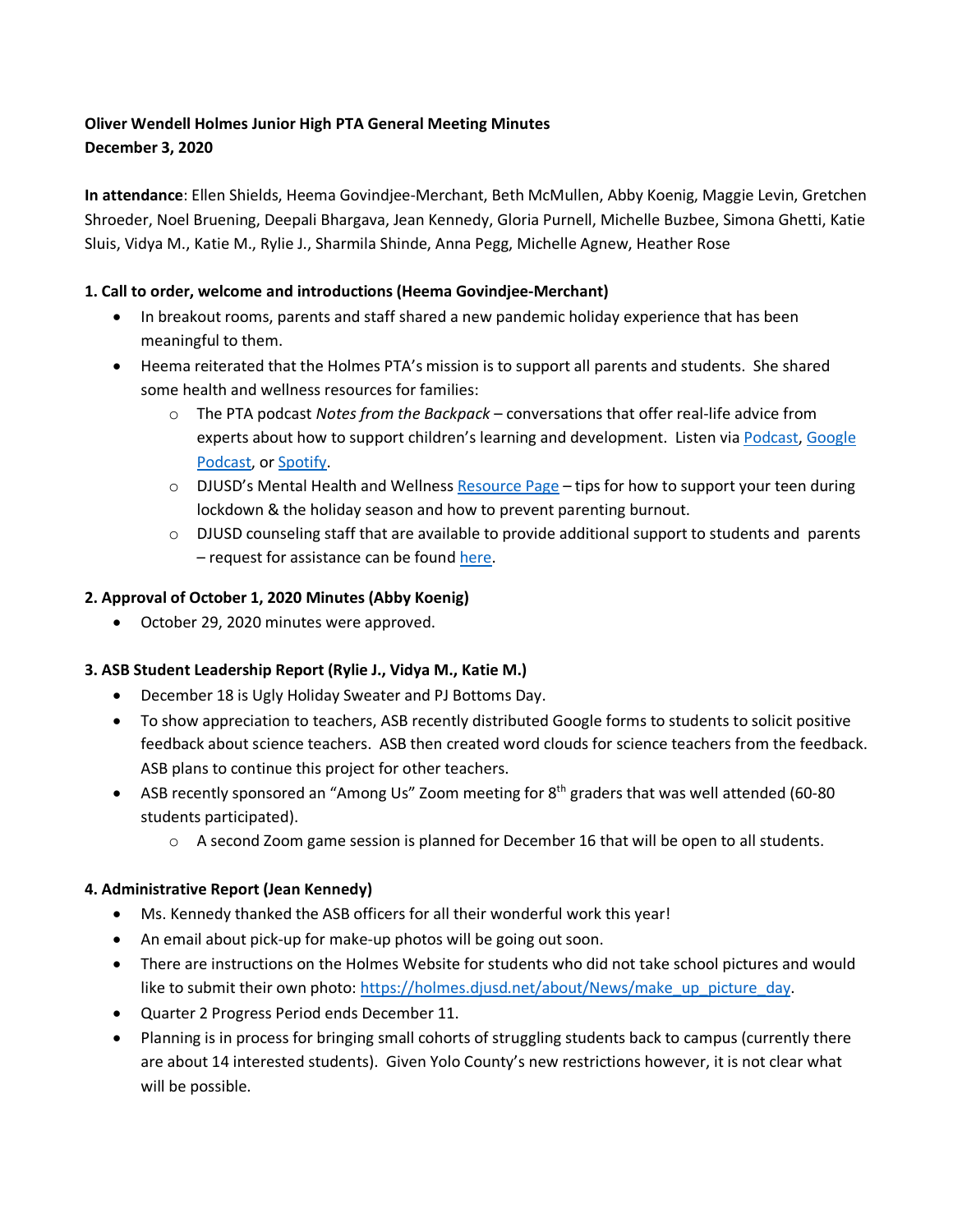### **5. Social Studies Department Report (Anna Pegg)**

- Ms. Pegg and Mr. Schwab teach  $7<sup>th</sup>$  grade Social Studies. Mr. Schwab's class (AIM) is working with Mr. Bryant's class (English AIM) on analytical writing.
- $\bullet$  9<sup>th</sup> grade classes are focusing on physical geography, extreme weather, current events and writing letters to elected officials.
- Ms. Bricker and Ms. Mowry teach  $8<sup>th</sup>$  grade Social Studies.
	- o Ms. Bricker has been emphasizing being on-time for class.
	- o Ms. Mowry (AIM) has been focusing on race and justice; her classes will be reading *Just Mercy* by Brian Stevenson.
- $\bullet$  8<sup>th</sup> grade teachers will be piloting a new textbook soon.
- The district is looking at new all-online textbooks for  $6<sup>th</sup>$   $9<sup>th</sup>$  grade.
- Teachers are excited about finding new digital resources with audio/translation options.

### **6. Treasurer Report (Maggie Levin)**

- An additional \$1,000 in Direct Donations, \$100 in membership dues, and \$140 in scrip revenue have been received.
- There are currently 83 PTA members (the goal is 100 members).
- Checks #1812-1815 were approved.

### **7. Counselor Report (Ellen Shields)**

- Counselors continue to encourage students to reach out if they have concerns, though it has been harder for students to find time to connect with counselors because of the additional class after lunch.
- Given the extra period of instruction, counselors will be making more of an effort to meet with students during class and to pull students out of class for support.
- Amy Rose of Recovery Happens recently gave a presentation on substance abuse to Holmes and Emerson parents. A video of Amy's presentation will be available soon on the Holmes website.
- On January 27 from 9:00 10:30am, there will be a one-hour Challenge Day virtual assembly for all students.
	- $\circ$  The counseling department had made the decision that given all of COVID's challenges, this year they would not be scheduling any events like Challenge Day or Breaking Down the Walls.
	- $\circ$  However, the team from Challenge Day contacted Holmes about doing a presentation at a significantly reduced cost that would focus on social-emotional wellness and coping strategies during the pandemic. Given the reduced cost and the focus on pandemic-related issues, counseling staff decided to move forward with the assembly.

### **8. Report on PBIS - Positive Behavior Interventions and Supports (Katie Sluis and Ellen Shields)**

- PBIS is a multi-tiered framework for adopting and organizing behavioral supports for all students.
- PBIS aims to promote consistency for behavioral expectations across classrooms.
- PBIS tracks behavior within a tiered system: Tier 1 defines and communicates common expectations for behavior; Tier 2 and tier 3 address behaviors not in line with those expectations.
- The district is encouraging all DJUSD schools to adopt PBIS.